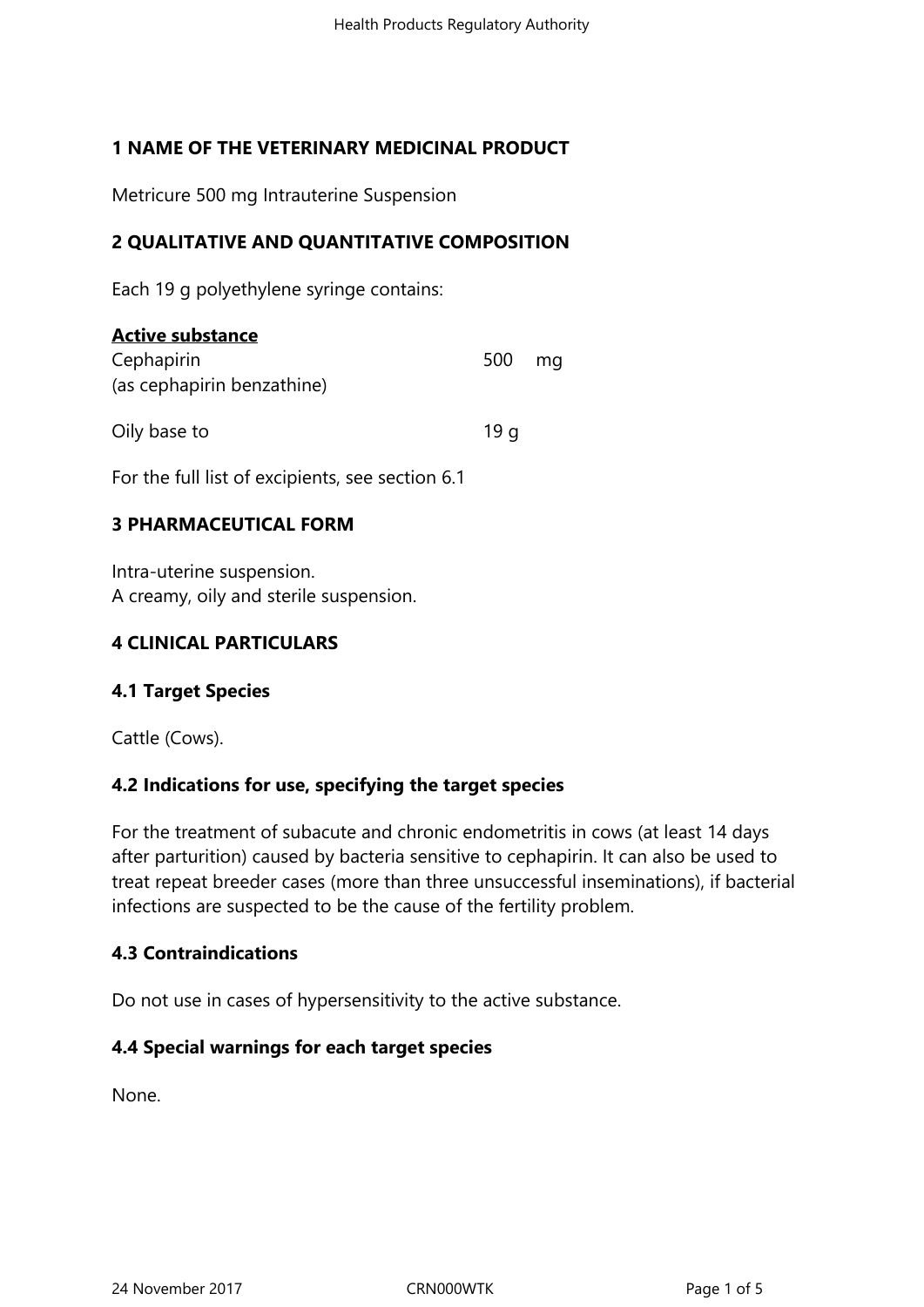# **4.5 Special precautions for use**

### Special precaution(s) for use in animals

Use of the product should be based on susceptibility testing of the bacteria isolated from the animal. If this is not possible, therapy should be based on local (regional, farm level) epidemiological information about susceptibility of the target bacteria.

Special precautions to be taken by the person administering the veterinary medicinal product to animals

Penicillins and cephalosporins may cause sensitisation (allergy) following injection, inhalation, ingestion or skin contact. Sensitivity to penicillin may lead to cross sensitivity to cephalosporins and vice versa. Allergic reactions to these substances are occasionally serious.

- 1. Do not handle this product if you are sensitised or if you have been advised not to work with such compounds.
- 2. Handle this product with great care to avoid exposure, taking all recommended precautions.
- 3. If you develop symptoms following exposure, such as a skin rash, you should seek medical advice and show the doctor this warning. Swelling of the face, lips or eyes or difficulty breathing are more serious symptoms and require urgent medical attention.

## **4.6 Adverse reactions (frequency and seriousness)**

Allergic reactions have been observed in very rare cases. The frequency of adverse reactions is defined using the following convention:

- very common (more than 1 in 10 animals displaying adverse reactions during the course of one treatment).
- common (more than 1 but less than 10 animals in 100 animals).
- uncommon (more than 1 but less than 10 animals in 1,000 animals).
- rare (more than 1 but less than 10 animals in 10,000 animals).
- very rare (less than 1 animal in 10,000 animals, including isolated reports).

## **4.7 Use during pregnancy, lactation or lay**

The product is not to be used during pregnancy but can be used during lactation.

## **4.8 Interaction with other medicinal products and other forms of interaction**

Not to be administered intra-uterinely concurrently with other antibiotic preparations.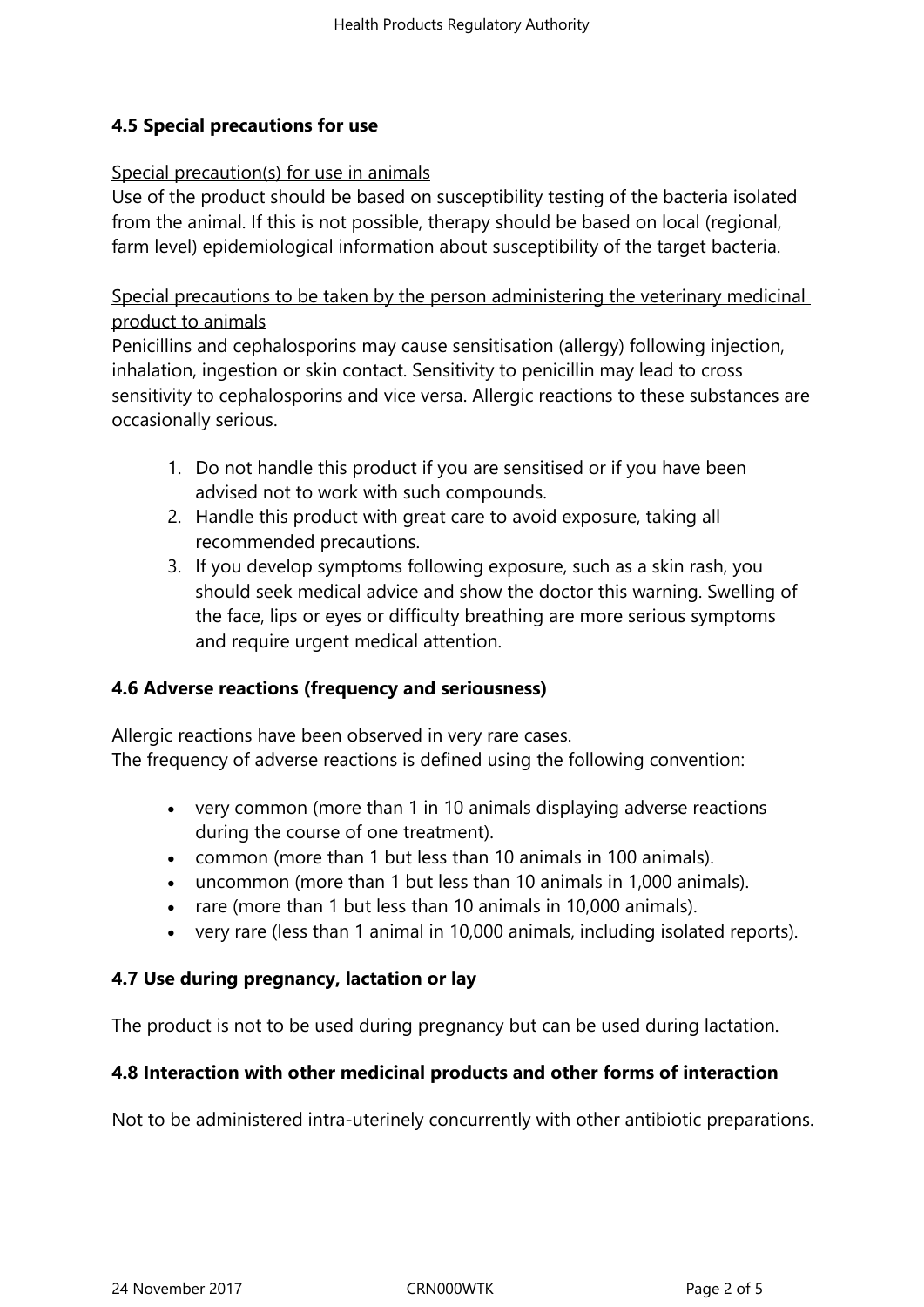## **4.9 Amounts to be administered and administration route**

The contents of one Metricure syringe should be introduced into the lumen of the uterus using the disposable catheter provided as follows:

- 1. The product may settle but can be re-suspended by gentle shaking into a homogeneous suspension.
- 2. Fix the syringe to the catheter.
- 3. Take the cervix of the uterus into one gloved hand introduced into the rectum.
- 4. Introduce the catheter through the cervix into the lumen of the uterus, by gentle oscillating movements of the cervix.
- 5. Inject Metricure.

One treatment with Metricure is usually sufficient for a complete cure. In animals that have been inseminated, Metricure may be used at one day after insemination.In cases of pyometra, pre-treatment with prostaglandins is recommended in order to induce luteolysis and remove debris from the uterine cavity.

## **4.10 Overdose (symptoms, emergency procedures, antidotes), if necessary**

Product supplied in a single dose syringe therefore overdose is unlikely to occur.

## **4.11 Withdrawal period(s)**

Milk: zero hours. Milk for human consumption may be taken from animals during treatment.

Meat: 24 hours Animals intended for human consumption may only be slaughtered from 24 hours after the last treatment.

# **5 PHARMACOLOGICAL or IMMUNOLOGICAL PROPERTIES**

Pharmacotherapeutic group: Antiinfectives and antiseptics for intra-uterine use, antibacterials. ATC vet code: QG51AA05

## **5.1 Pharmacodynamic properties**

Cephapirin, a first generation cephalosporin, is a broad spectrum antibiotic with bactericidal action against gram-positive and gram-negative bacteria.Cephapirin is resistant to the action of penicillinase and is active in an anaerobic environment such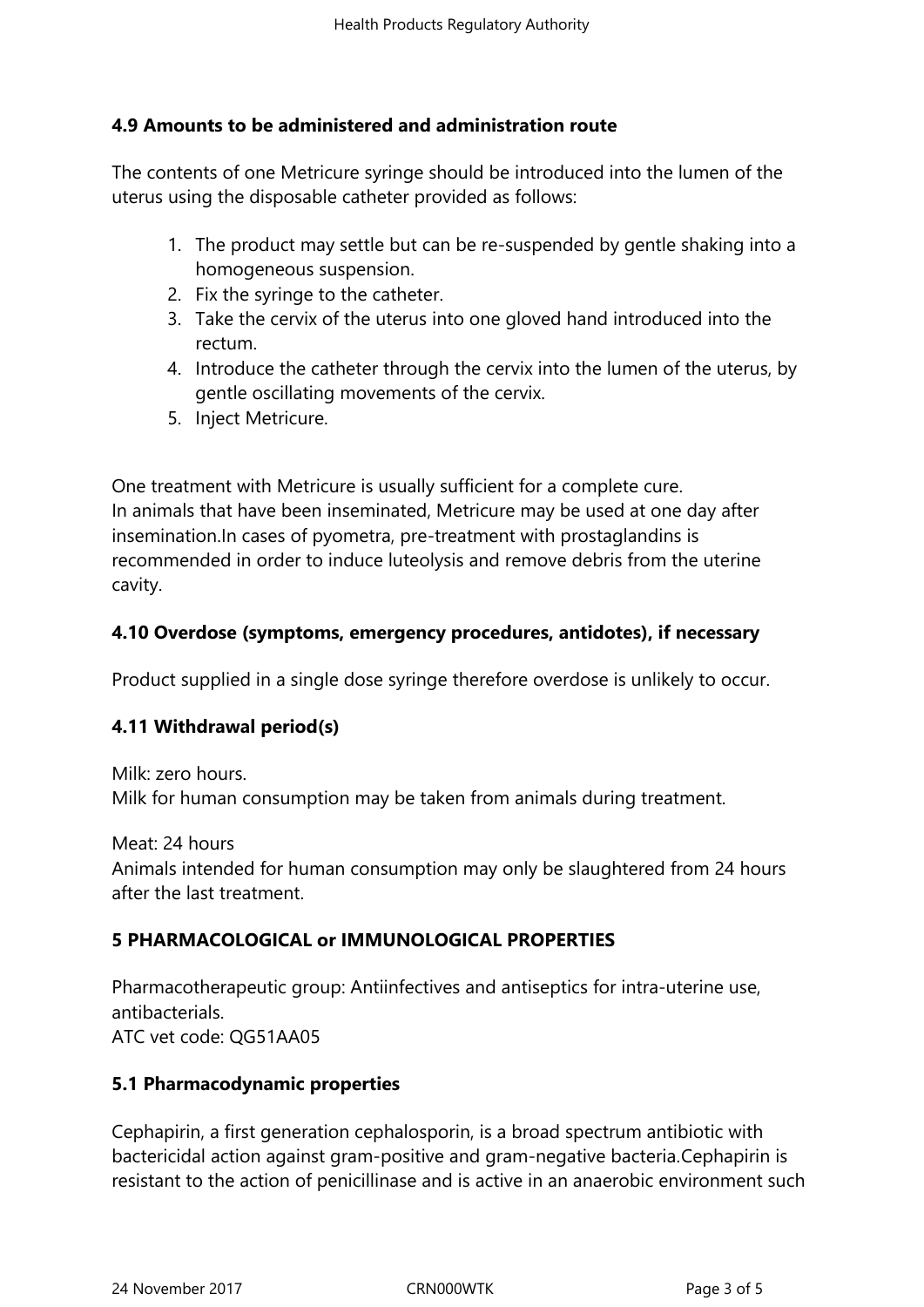as is encountered in an infected uterus.After a single treatment with Metricure, concentrations of cephapirin in endometrial tissue above the MIC of sensitive bacteria are maintained for at least 24 hours.

## **5.2 Pharmacokinetic particulars**

After intra-uterine treatment, absorption is low, which is reflected by the low plasma levels of cephapirin observed shortly after treatment. Twelve hours after treatment, cephapirin levels in plasma are below detectable levels.

After intra-uterine administration of Metricure, high cephapirin concentrations are observed in the endometrium (10.4 μg/g at 8 hours after treatment).

Endometrium concentrations can be observed up to 24 hours (0.81 μg/g).

# **6 PHARMACEUTICAL PARTICULARS**

## **6.1 List of excipients**

Macrogol cetostearyl ether-20 Macrogol cetostearyl ether-12 Hydrogenated castor oil Triglycerides, medium chain

## **6.2 Major incompatibilities**

None known.

### **6.3 Shelf-life**

Shelf-life of the veterinary medicinal product as packaged for sale: 3 years The product is a single use syringe.

## **6.4 Special precautions for storage**

Do not store above  $25^{\circ}$ C.

## **6.5 Nature and composition of immediate packaging**

Polyethylene syringe barrel with plunger and cap containing 19 g of suspension. Each pack contains: 10 syringes, 10 intra-uterine catheters and 10 disposable gloves.